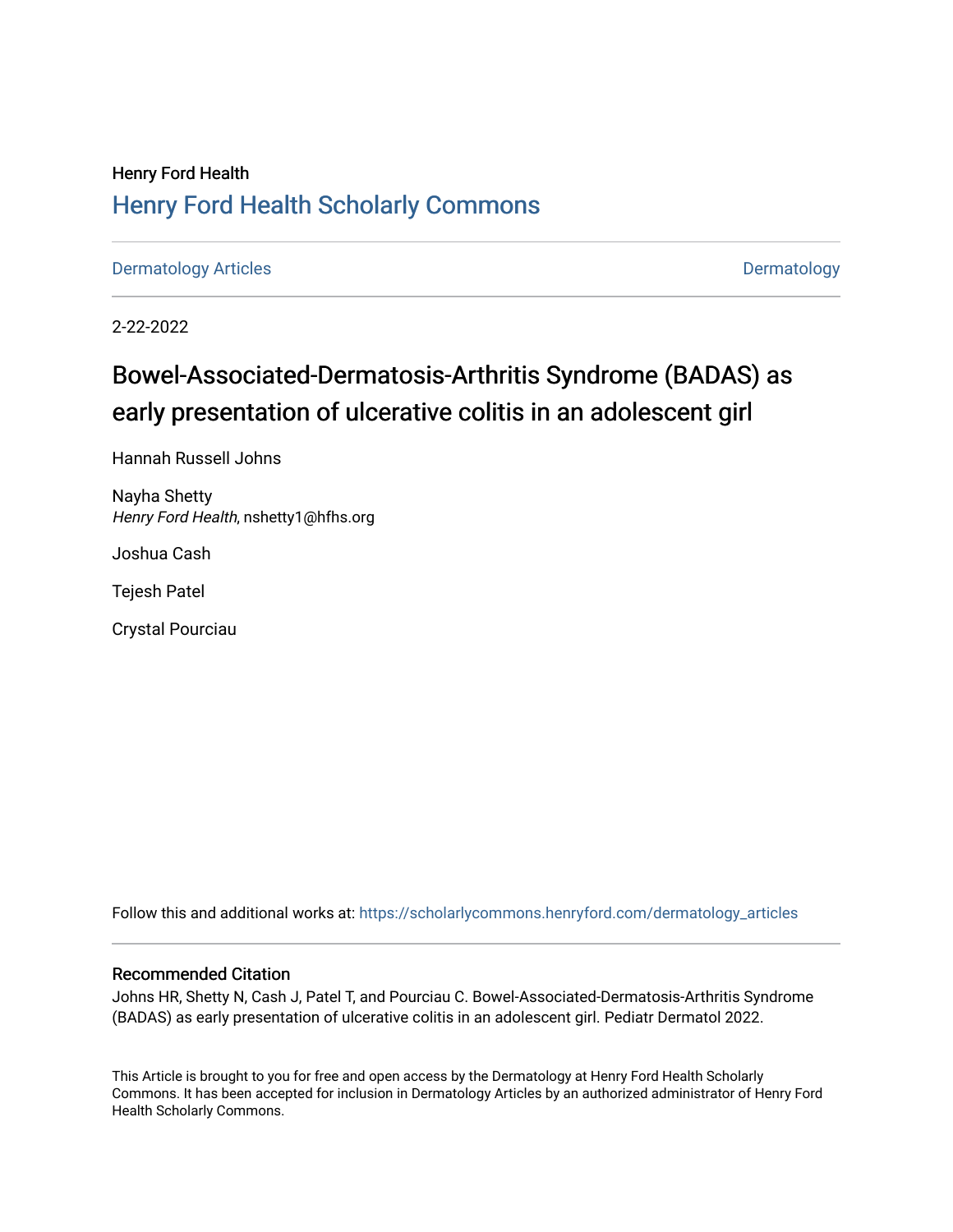# Pediatric Dermatology WILEY

# **Bowel-Associated-Dermatosis-Arthritis Syndrome (BADAS) as early presentation of ulcerative colitis in an adolescent girl**

# **Abstract**

A 14-year-old girl presented with fevers, joint pain, leukocytosis, and painful, fluctuant skin lesions, preceded by a 2-week history of abdominal cramping and diarrhea. Workup revealed bowel-associated-dermatosis-arthritis syndrome (BADAS) in the setting of ulcerative colitis, a rare finding in the pediatric population.

# **1**  | **CASE REPORT**

A 14-year-old girl presented with several, painful, violaceous nodules, and indurated plaques on the upper and lower extremities after a 1-month history of malaise, fever, and migratory arthritis, preceded by 2 weeks of abdominal cramping and bloody diarrhea. The cutaneous lesions began as erythematous, indurated, subcutaneous nodules, some of which expanded into hemorrhagic abscesses (Figure 1).

Laboratory investigation revealed worsening anemia (Hgb 8.2 g/ dl, Hct 26.4%), leukocytosis with neutrophilia (WBC 23.4  $\times$  10<sup>3</sup>/µl and ANC 19.4  $\times$  10<sup>3</sup>/µl), elevated CRP (193.2 mg/L), and increased ESR (104 mm/h). Initial colonoscopy exhibited eosinophilic colitis from the rectum to the sigmoid colon. Punch biopsy from a nodule edge demonstrated suppurative panniculitis with septal and lobular inflammatory infiltrate characterized by predominant neutrophils, lymphocytes, eosinophils, and histiocytes that stained negative for CD15 and myeloperoxidase but positive for CD163 (Figure 2A,B). There was no evidence of vasculitis. Tissue cultures were negative. A diagnosis of bowel-associated-dermatosis-arthritis syndrome (BADAS) in the setting of possible inflammatory bowel disease (IBD) was established. The patient was given two doses of methylprednisolone at 40 mg (0.6 mg/kg) followed by a prednisolone taper and sulfasalazine, with rapid improvement of her skin, gastrointestinal, and joint symptoms. A few months later, she was readmitted for abdominal pain and hematochezia. Repeat colonoscopy confirmed ulcerative colitis (UC). Subsequently, the patient's cutaneous, gastrointestinal, and joint symptoms were well-controlled with sulfasalazine and infliximab.

# **2**  | **DISCUSSION**

BADAS is a neutrophilic dermatosis typically characterized by recurrent erythematous papules and vesiculopustules in the setting of IBD or bowel bypass surgery.<sup>1</sup> Atypical cutaneous manifestations of BADAS include nodules, plaques, and abscesses.<sup>2</sup> Diagnosis of BADAS can be challenging as there are no established diagnostic criteria, and it is known to be a mimicker of several other dermatoses such as aseptic abscess syndrome (AAS), Sweet's syndrome (SS), pyoderma gangrenosum, panniculitis, and hidradenitis suppurativa.<sup>3</sup>

Tender erythematous plaques and nodules noted in our patient are often observed in SS; however, diarrhea and polyarthralgia are more consistent with clinical findings of BADAS.<sup>3</sup> Although



**FIGURE 1** On the dorsum of the left hand, there is an exquisitely tender, fluctuant nodule with surrounding erythema and edema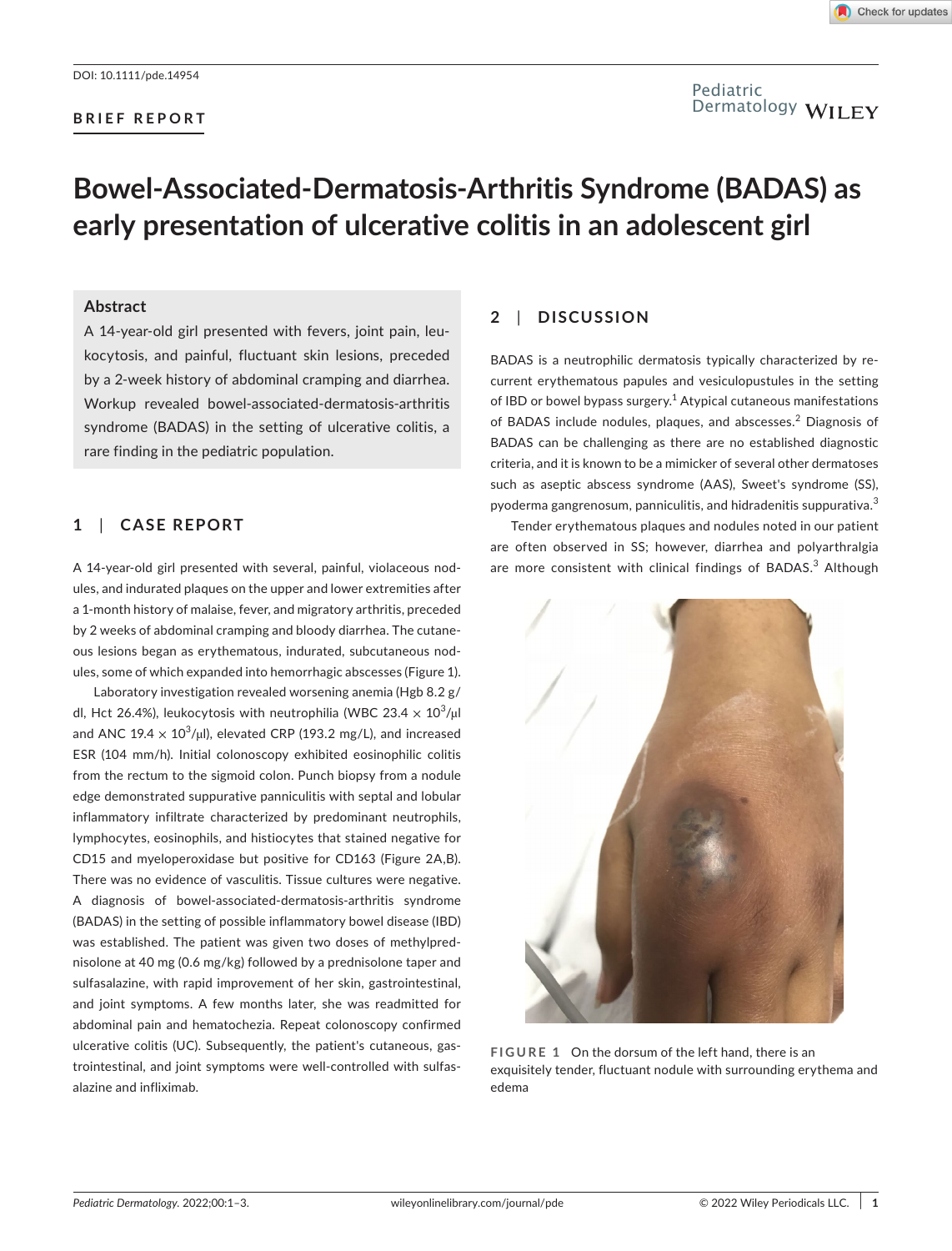# **<sup>2</sup><sup>|</sup>**  Pediatric natology



**FIGURE 2** A, Histopathology shows panniculitis with a septal and lobular inflammatory infiltrate of small abscesses, eosinophils, and histiocytes with positive staining for CD163 and negative staining for both CD15 and myeloperoxidase (H&E, ×40); B, Low power view of figure showing the depth of infiltrate ( $H\&E, x2$ ). Photographs are courtesy of Dr. Maria Tirado Gonzalez

cutaneous abscesses and neutrophilic infiltrate extending into the hypodermis, as seen in our patient, can be observed in AAS, the absence of abscesses in viscera such as the spleen, pancreas, and lungs made the diagnosis of AAS less likely. $^2$  BADAS has histologic manifestations consistent with neutrophilic infiltration that can extend from the epidermis into the adipose tissue and septa. $^2$  A diagnosis of BADAS associated with IBD was supported by skin eruptions coinciding with polyarthralgia, fever, diagnosis of UC, pathology demonstrating predominant neutrophilic infiltrates without evidence of infection, and rapid improvement with steroids and UC treatment.

BADAS in the pediatric population is extremely rare. In contrast to our patient, previous pediatric BADAS cases were diagnosed with IBD prior to the presentation of BADAS. $1,4$  BADAS has been reported with the initial presentation of Crohn's disease (CD) in an adolescent,<sup>5</sup> but to our knowledge, it has not been reported concurrently with UC diagnosis. Cutaneous manifestations of IBD are much less common in UC compared to  $CD$ .<sup>2</sup> As IBD becomes more prevalent in pediatric patients, it is important to recognize BADAS as a potential complication associated with IBD in children.

#### **KEYWORDS**

arthritis, Crohn's disease, dermatitis, inflammatory bowel disease, ulcerative colitis

#### **ACKNOWLEDGMENTS**

We would like to thank Dr. Maria Tirado Gonzalez for the production of the histopathology photographs used in this case.

## **CONFLICT OF INTEREST**

Hannah Johns, B.S., Nayha Shetty, MD; Joshua Cash, MD; Tejesh Patel, MD, and Crystal Pourciau, MD certify that they have no affiliations with or involvement in any organization or entity with any financial interest or non-financial interest in the subject matter or materials discussed in this manuscript.

## **CONSENT FOR PUBLICATION**

This manuscript has been reviewed and approved for submission by all authors.

## **DATA AVAILABILITY STATEMENT**

Data sharing not applicable to this article as no datasets were generated or analyzed during the current study.

> Hannah Russell Johns BSc<sup>[1](https://orcid.org/0000-0002-2489-3734)</sup><sup>(D</sup> Nayha Shetty MD<sup>[2](https://orcid.org/0000-0002-8309-2654)</sup> Joshua Cash MD<sup>1</sup> Tejesh Patel MD<sup>1</sup> Crystal Pourciau MD<sup>[1](https://orcid.org/0000-0003-4678-1183)</sup>

1 *Department of Dermatology, University of Tennessee Health Sciences Center, Memphis, Tennessee, USA* 2 *Department of Dermatology, Henry Ford Health System, Detroit, Michigan, USA*

#### **Correspondence**

Crystal Pourciau MD, MPH, FAAD, 49 N. Dunlap St. Suite 103, Memphis, TN 38105, USA. Email: [cpourcia@uthsc.edu](mailto:cpourcia@uthsc.edu)

### **ORCID**

*Hannah Russell Johns* <https://orcid.org/0000-0002-2489-3734> *Nayha Shett[y](https://orcid.org/0000-0002-8309-2654)* <https://orcid.org/0000-0002-8309-2654> *Crystal Pourciau* <https://orcid.org/0000-0003-4678-1183>

## **REFERENCES**

- 1. Oldfield CW, Heffernan-Stroud LA, Buehler-Bota TS, Williams JV. Bowel-associated dermatosis-arthritis syndrome (BADAS) in a pediatric patient. *JAAD Case Reports*. 2016;2(3):272–274. doi[:10.1016/j.](https://doi.org/10.1016/j.jdcr.2016.05.012) [jdcr.2016.05.012](https://doi.org/10.1016/j.jdcr.2016.05.012)
- 2. Marzano AV, Borghi A, Stadnicki A, Crosti C, Cugno M. Cutaneous manifestations in patients with inflammatory bowel diseases: